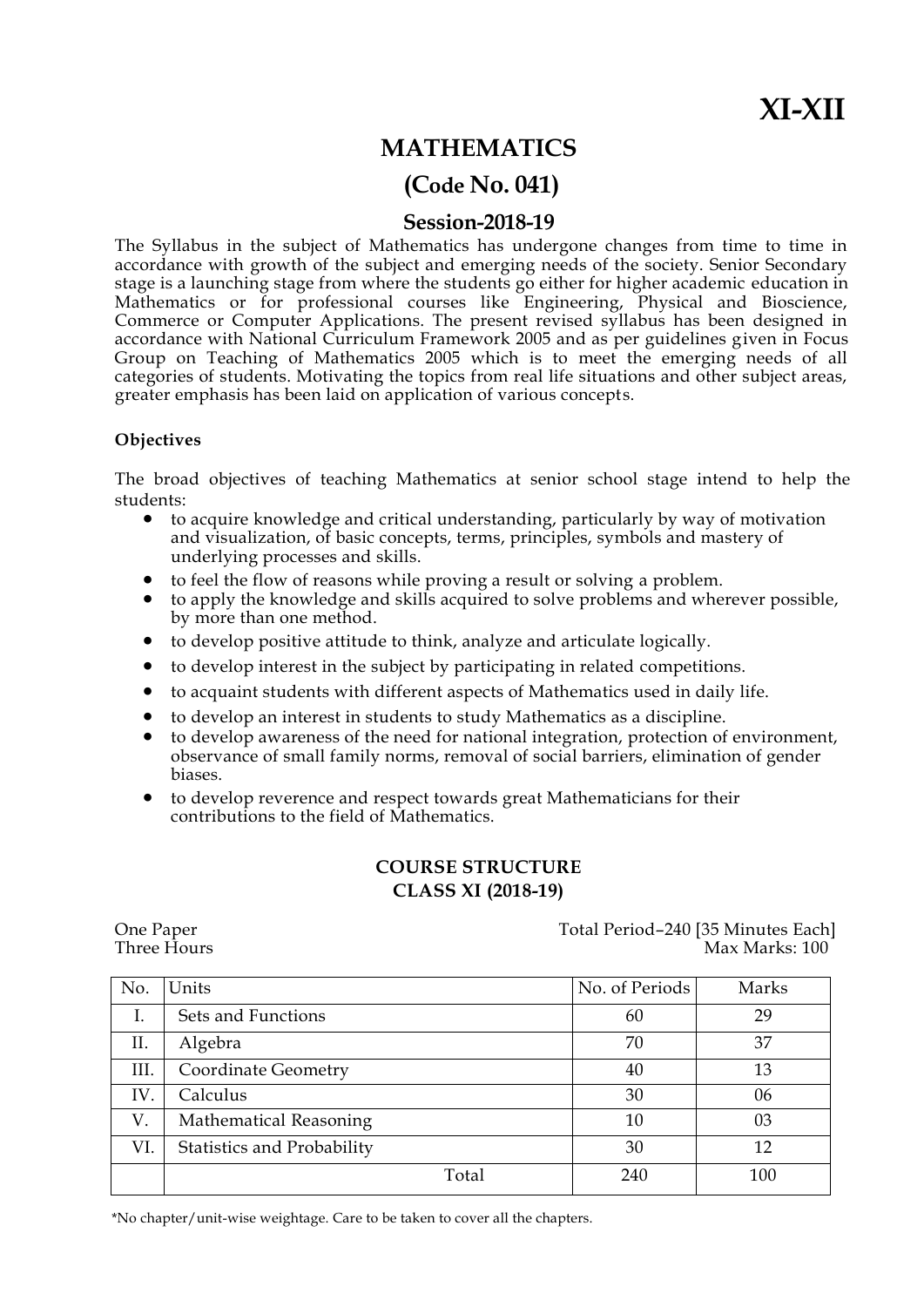## **Unit-I: Sets and Functions**

Sets and their representations. Empty set. Finite and Infinite sets. Equal sets. Subsets. Subsets of a set of real numbers especially intervals (with notations). Power set. Universal set. Venn diagrams. Union and Intersection of sets. Difference of sets. Complement of a set. Properties of Complement.

## 2. **Relations & Functions (20) Periods**

Ordered pairs. Cartesian product of sets. Number of elements in the Cartesian product of two finite sets. Cartesian product of the set of reals with itself (upto  $R \times R \times R$ ). Definition of relation, pictorial diagrams, domain, co-domain and range of a relation. Function as a special type of relation. Pictorial representation of a function, domain, co-domain and range of a function. Real valued functions, domain and range of these functions, constant, identity, polynomial, rational, modulus, signum, exponential, logarithmic and greatest integer functions, with their graphs. Sum, difference, product and quotients of functions.

## 3. **Trigonometric Functions (20) Periods**

Positive and negative angles. Measuring angles in radians and in degrees and conversion from one measure to another. Definition of trigonometric functions with the help of unit circle. Truth of the identity  $\sin^2 x + \cos^2 x = 1$ , for all x. Signs of trigonometric functions. Domain and range of trigonometric functions and their graphs. Expressing sin (*x±y*) and cos (*x±y*) in terms of sin*x*, sin*y*, cos*x*  & cos*y* and their simple applications. Deducing identities like the following:

 $tan(x \pm y) =$ t  $\frac{\tan x \pm \tan y}{1 \mp \tan x \tan y}$ ,  $\cot(x \pm y) =$  $\mathbf{C}$  $\mathbf{C}$ s  $\mathbf{1}$  $\frac{1}{2}(\alpha \pm \beta)$  c  $\mathbf{1}$  $\frac{1}{2}(\alpha \mp \beta)$  $\mathbf{c}$  $\mathbf{1}$  $\frac{1}{2}(\alpha + \beta)$  c  $\mathbf{1}$  $\frac{1}{2}(\alpha - \beta)$ 

$$
\cos\alpha - \cos\beta = -2\sin\frac{1}{2}(\alpha + \beta)\sin\frac{1}{2}(\alpha - \beta)
$$

Identities related to sin2*x*, cos2*x*, tan2*x*, sin3*x*, cos3*x* and tan3*x*. General solution of trigonometric equations of the type sin*y* = sin*a*, *cosy* = *cosa* and tan*y* = tan*a*.

## **Unit-II: Algebra**

## 1. **Principle of Mathematical Induction (10) Periods**

Process of the proof by induction, motivating the application of the method by looking at natural numbers as the least inductive subset of real numbers. The principle of mathematical induction and simple applications.

## 2. **Complex Numbers and Quadratic Equations (15) Periods**

Need for complex numbers, especially  $\sqrt{-1}$ , to be motivated by inability to solve some of the quardratic equations. Algebraic properties of complex numbers. Argand plane and polar representation of complex numbers. Statement of Fundamental Theorem of Algebra, solution of quadratic equations (with real coefficients) in the complex number system. Square root of a complex number.

## 3. **Linear Inequalities (15) Periods**

Linear inequalities. Algebraic solutions of linear inequalities in one variable and their representation on the number line. Graphical solution of linear inequalities in two variables. Graphical method of finding a solution of system of linear inequalities in two variables.

# 1. **Sets (20) Periods**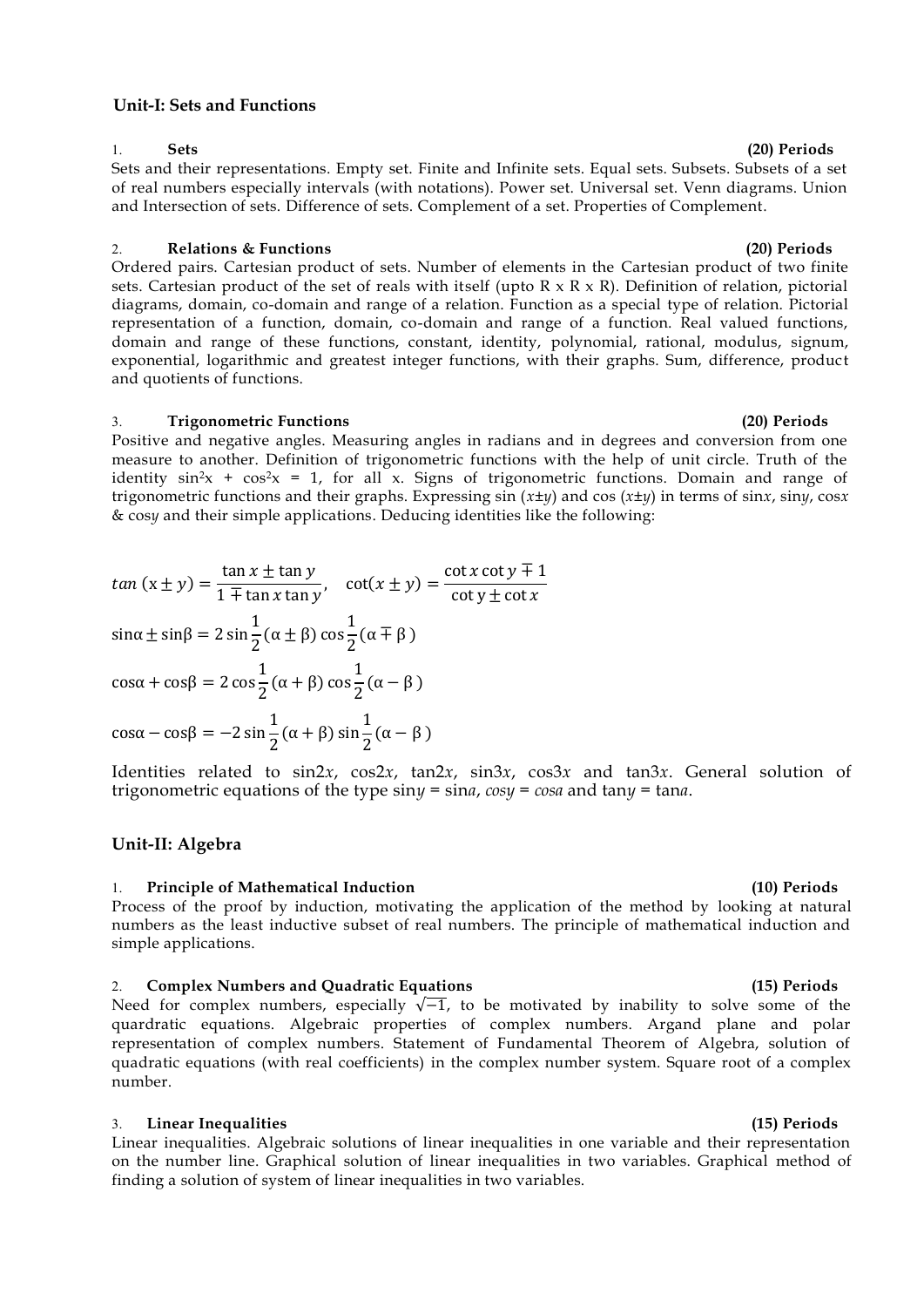## 4**. Permutations and Combinations (10) Periods**

Fundamental principle of counting. Factorial *n.* (n!) Permutations and combinations, derivation of formulae for  $n_{p_r}$  and  $n_{c_r}$  and their connections, simple applications.

## 5. **Binomial Theorem (10) Periods**

History, statement and proof of the binomial theorem for positive integral indices. Pascal's triangle, General and middle term in binomial expansion, simple applications.

## 6. **Sequence and Series (10) Periods**

Sequence and Series. Arithmetic Progression (A. P.). Arithmetic Mean (A.M.) Geometric Progression (G.P.), general term of a G.P., sum of *n* terms of a G.P., infinite G.P. and its sum, geometric mean (G.M.), relation between A.M. and G.M. Formulae for the following special sums.

## **Unit-III: Coordinate Geometry**

 $\sum k^2$  $\boldsymbol{n}$ 

and  $\sum k^3$  $\boldsymbol{n}$ 

 $\boldsymbol{k}$ 

 $\boldsymbol{k}$ 

# 1. **Straight Lines (10) Periods**

**∑** k  $\boldsymbol{n}$ 

 $\boldsymbol{k}$ 

Brief recall of two dimensional geometry from earlier classes. Shifting of origin. Slope of a line and angle between two lines. Various forms of equations of a line: parallel to axis, point-slope form, slopeintercept form, two-point form, intercept form and normal form. General equation of a line. Equation of family of lines passing through the point of intersection of two lines. Distance of a point from a line.

## 2. **Conic Sections (20) Periods**

Sections of a cone: circles, ellipse, parabola, hyperbola, a point, a straight line and a pair of intersecting lines as a degenerated case of a conic section. Standard equations and simple properties of parabola, ellipse and hyperbola. Standard equation of a circle.

## 3. **Introduction to Three-dimensional Geometry (10) Periods**

Coordinate axes and coordinate planes in three dimensions. Coordinates of a point. Distance between two points and section formula.

## **Unit-IV: Calculus**

## **1. Limits and Derivatives (30) Periods**

Derivative introduced as rate of change both as that of distance function and geometrically. Intuitive idea of limit. Limits of polynomials and rational functions trigonometric, exponential and logarithmic functions. Definition of derivative relate it to scope of tangent of the curve, derivative of sum, difference, product and quotient of functions. Derivatives of polynomial and trigonometric functions.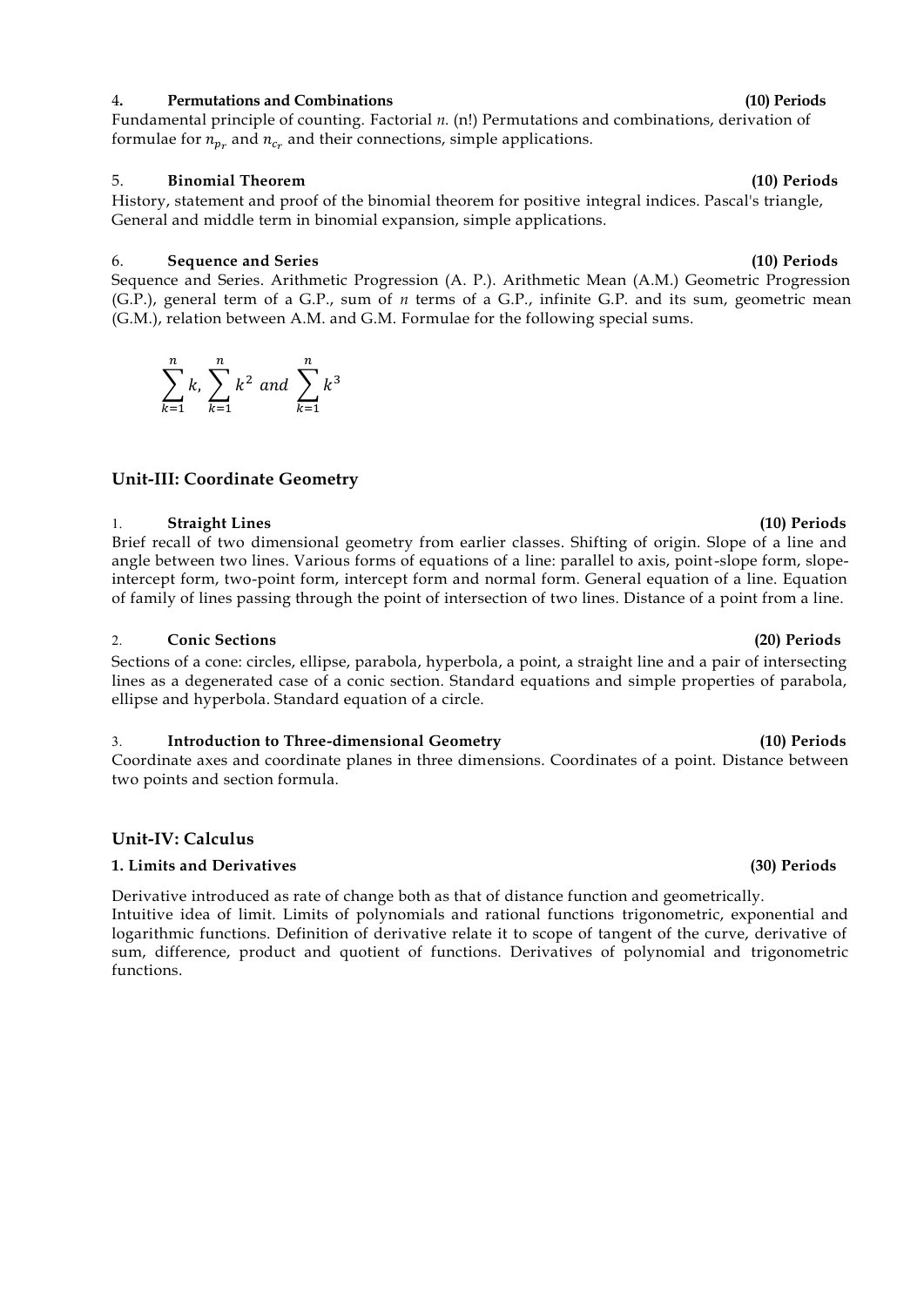## **Unit-V: Mathematical Reasoning**

## 1. **Mathematical Reasoning (10) Periods**

Mathematically acceptable statements. Connecting words/ phrases - consolidating the understanding of "if and only if (necessary and sufficient) condition", "implies", "and/or", "implied by", "and", "or", "there exists" and their use through variety of examples related to real life and Mathema tics. Validating the statements involving the connecting words, difference among contradiction, converse and contrapositive.

## **Unit-VI: Statistics and Probability**

## **1. Statistics (15) Periods**

Measures of Dispersion: Range, Mean deviation, variance and standard deviation of ungrouped/grouped data. Analysis of frequency distributions with equal means but different variances.

## **2. Probability (15) Periods**

Random experiments; outcomes, sample spaces (set representation). Events; occurrence of events, 'not', 'and' and 'or' events, exhaustive events, mutually exclusive events, Axiomatic (set theoretic) probability, connections with other theories of earlier classes. Probability of an event, probability of 'not', 'and' and 'or' events.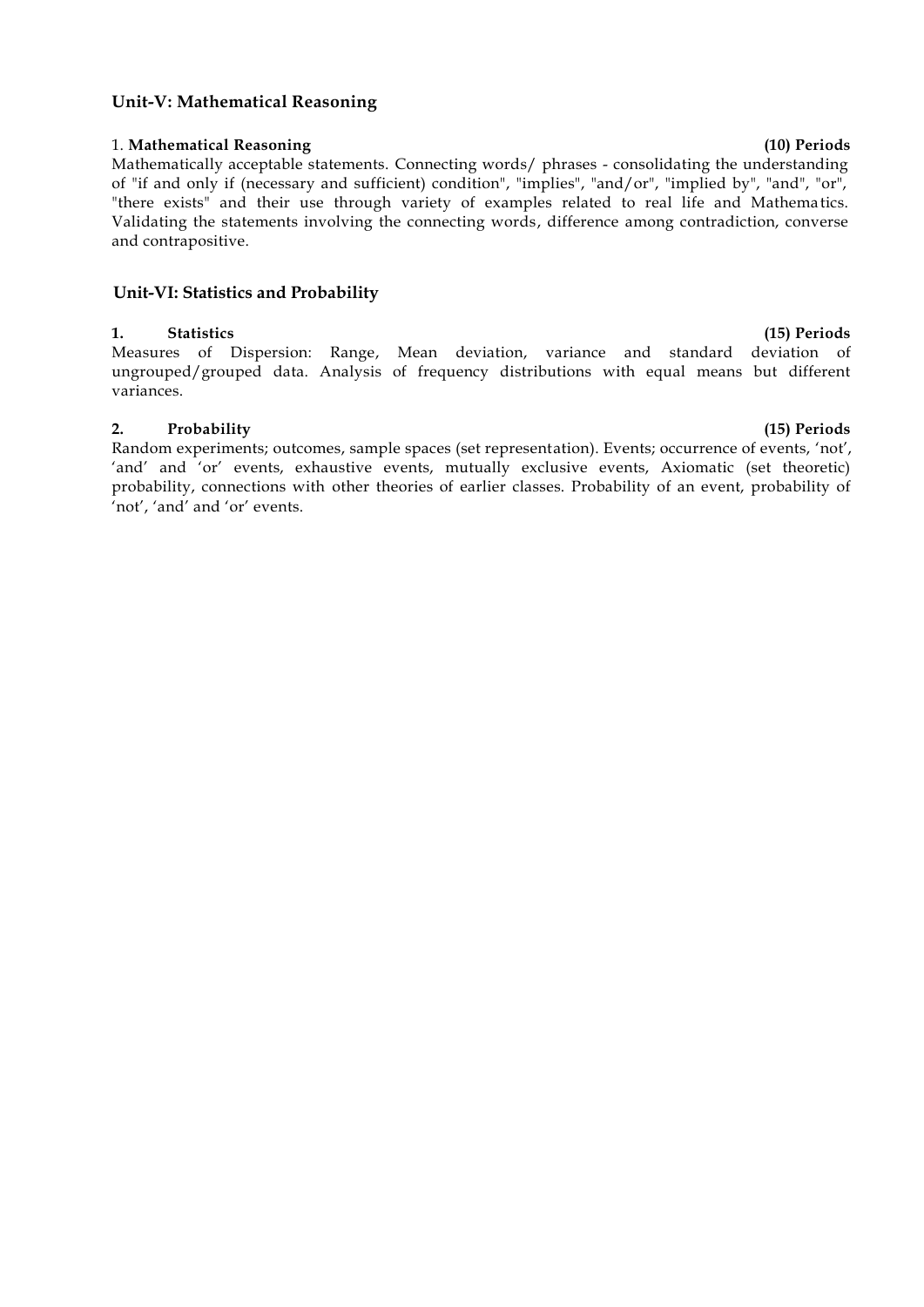# **MATHEMATICS (Code No. – 041) QUESTION PAPER DESIGN CLASS – XI (2018-19)**

# **Time : 3 Hours Max. Marks: 100**

| S.<br>No.      | <b>Typology of Questions</b>                                                                                                                                                                                                                                | <b>Very Short</b><br>Answer<br>(1 Marks) | <b>Short</b><br>Answer<br>(2 Marks) | Long<br>Answer-I<br>(4 marks) | Long<br>Answer-II<br>(6 marks) | <b>Marks</b> | $\frac{0}{0}$<br>Weightage |
|----------------|-------------------------------------------------------------------------------------------------------------------------------------------------------------------------------------------------------------------------------------------------------------|------------------------------------------|-------------------------------------|-------------------------------|--------------------------------|--------------|----------------------------|
| $\mathbf{1}$   | Remembering-<br>(Knowledge based Simple<br>recall questions, to know<br>specific facts, terms,<br>concepts, principles, or<br>theories, Identify, define,<br>or recite, information)                                                                        | $\overline{2}$                           | $\overline{2}$                      | $\overline{2}$                | $\mathbf{1}$                   | 20           | 20%                        |
| $\overline{2}$ | Understanding-<br>(Comprehension -to be<br>familiar with meaning and<br>to understand<br>conceptually, interpret,<br>compare, contrast,<br>explain, paraphrase<br>information)                                                                              | $\mathbf{1}$                             | 3                                   | $\bf 4$                       | $\overline{2}$                 | 35           | 35%                        |
| $\overline{3}$ | <b>Application</b> (Use abstract<br>information in concrete<br>situation, to apply<br>knowledge to new<br>situations, Use given<br>content to interpret a<br>situation, provide an<br>example, or solve a<br>problem)                                       | $\mathbf{1}$                             |                                     | $\mathfrak{Z}$                | $\overline{2}$                 | 25           | 25%                        |
| $\overline{4}$ | <b>High Order Thinking</b><br>Skills (Analysis &<br>Synthesis-Classify,<br>compare, contrast, or<br>differentiate between<br>different pieces of<br>information, Organize<br>and/or integrate unique<br>pieces of information from<br>a variety of sources) |                                          | 3                                   | $\mathbf{1}$                  |                                | 10           | 10%                        |
| 5              | Evaluation-<br>(Appraise,<br>judge, and/or justify the<br>value or worth of a<br>decision or outcome, or to<br>predict outcomes based on<br>values)                                                                                                         |                                          |                                     | $\mathbf{1}$                  | $\mathbf{1}$                   | 10           | 10%                        |
|                | <b>TOTAL</b>                                                                                                                                                                                                                                                | $1 \times 4 = 4$                         | $2 \times 8 = 16$                   | $4 \times 11 = 44$            | $6 \times 6 = 36$              | 100          | 100%                       |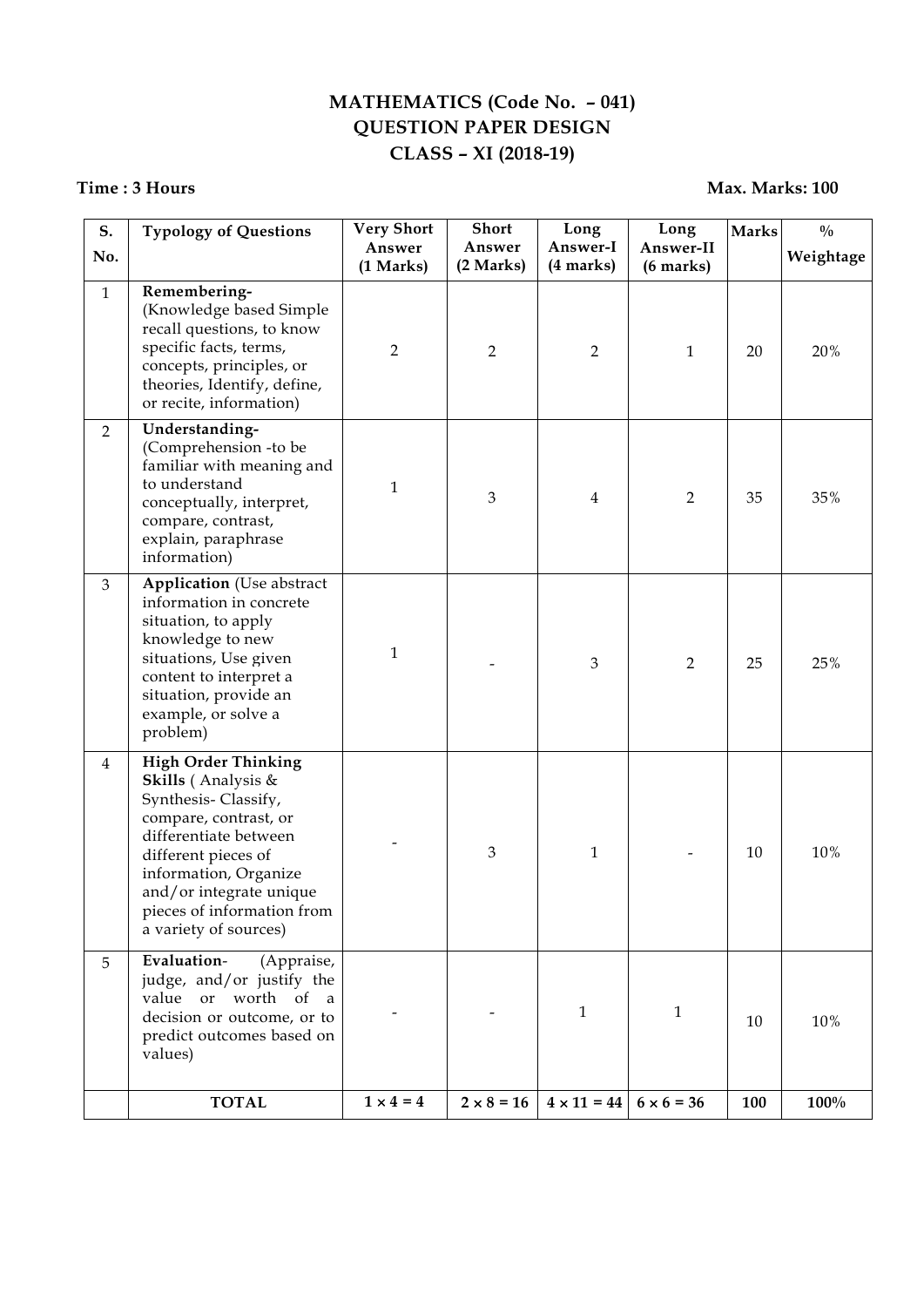# **QUESTION-WISE BREAK-UP**

| <b>Type of Question</b> | Total No. of<br>Mark per |           | <b>Total</b> |
|-------------------------|--------------------------|-----------|--------------|
|                         | Question                 | Questions | <b>Marks</b> |
| <b>VSA</b>              |                          | 4         | ÷            |
| SA                      |                          | 8         | 16           |
| $LA-I$                  | 4                        | 11        | 44           |
| $LA-II$                 | n                        | 6         | 36           |
| Total                   |                          | 29        | 100          |

*1. No chapter wise weightage. Care to be taken to cover all the chapters.*

*2. Suitable internal variations may be made for generating various templates keeping the overall weightage to different form of questions and typology of questions same.*

# **Choice(s):**

There will be no overall choice in the question paper.

However, 30% internal choices will be given in 4 marks and 6 marks questions.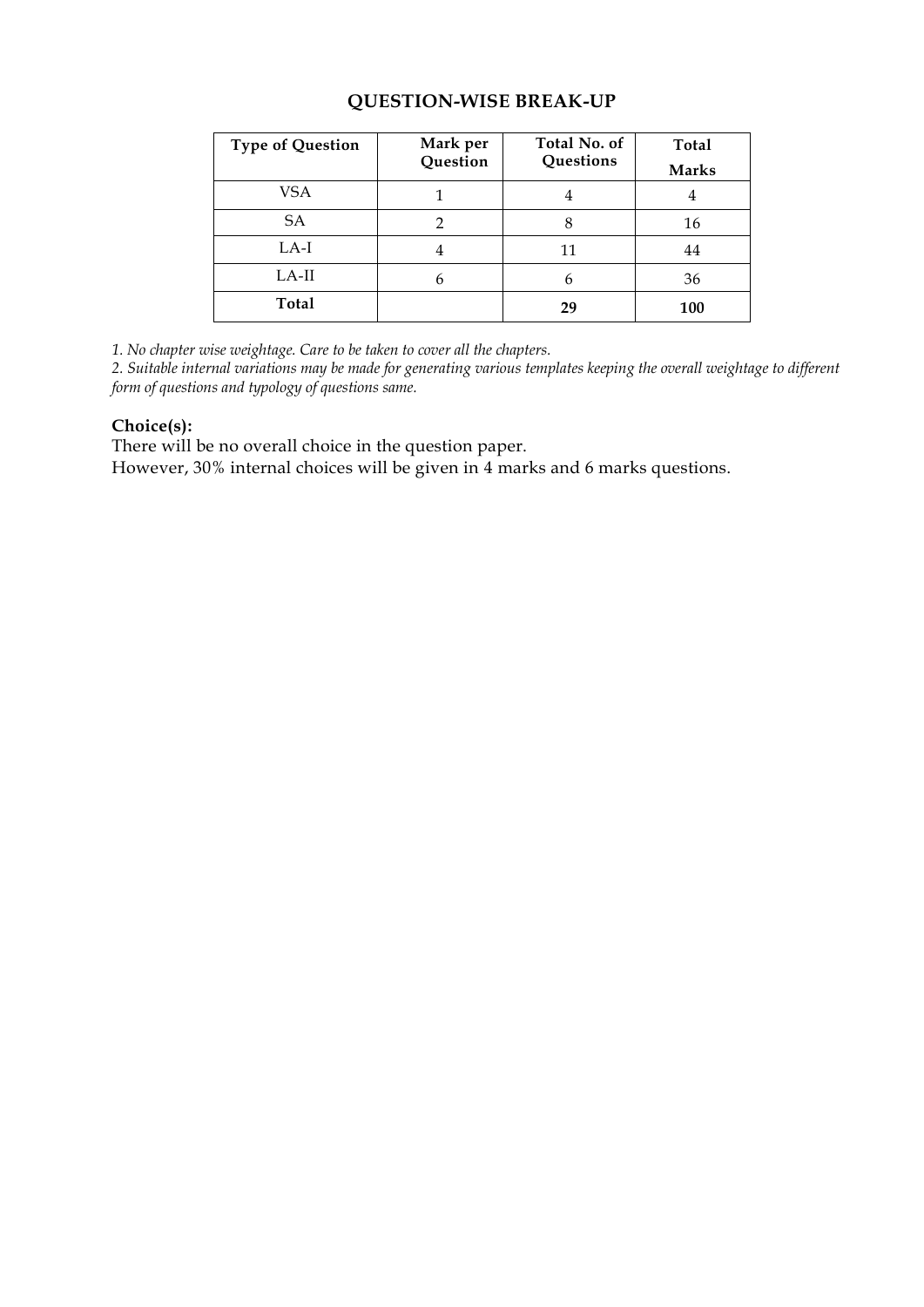# **CLASS-XII (2018-19)**

## **One Paper Time: 3 hrs. Max Marks. 100**

| Units |                                          | <b>No. of Periods</b> | <b>Marks</b> |
|-------|------------------------------------------|-----------------------|--------------|
| Ι.    | Relations and Functions                  | 30                    | 10           |
| Π.    | Algebra                                  | 50                    | 13           |
| Ш.    | Calculus                                 | 80                    | 44           |
| IV.   | Vectors and Three - Dimensional Geometry | 30                    | 17           |
| V.    | Linear Programming                       | 20                    | 06           |
| VI.   | Probability                              | 30                    | 10           |
|       | <b>Total</b>                             | 240                   | 100          |

## **Unit-I: Relations and Functions**

## **1. Relations and Functions 15 Periods**

Types of relations: reflexive, symmetric, transitive and equivalence relations. One to one and onto functions, composite functions, inverse of a function. Binary operations.

## **2. Inverse Trigonometric Functions 15 Periods**

Definition, range, domain, principal value branch. Graphs of inverse trigonometric functions. Elementary properties of inverse trigonometric functions.

## **Unit-II: Algebra**

## 1. **Matrices 25 Periods**

Concept, notation, order, equality, types of matrices, zero and identity matrix, transpose of a matrix, symmetric and skew symmetric matrices. Operation on matrices: Addition and multiplication and multiplication with a scalar. Simple properties of addition, multiplication and scalar multiplication. Non- commutativity of multiplication of matrices and existence of non-zero matrices whose product is the zero matrix (restrict to square matrices of order 2).Concept of elementary row and column operations. Invertible matrices and proof of the uniqueness of inverse, if it exists; (Here all matrices will have real entries).

## 2. **Determinants 25 Periods**

Determinant of a square matrix (up to  $3 \times 3$  matrices), properties of determinants, minors, cofactors and applications of determinants in finding the area of a triangle. Adjoint and inverse of a square matrix. Consistency, inconsistency and number of solutions of system of linear equations by examples, solving system of linear equations in two or three variables (having unique solution) using inverse of a matrix.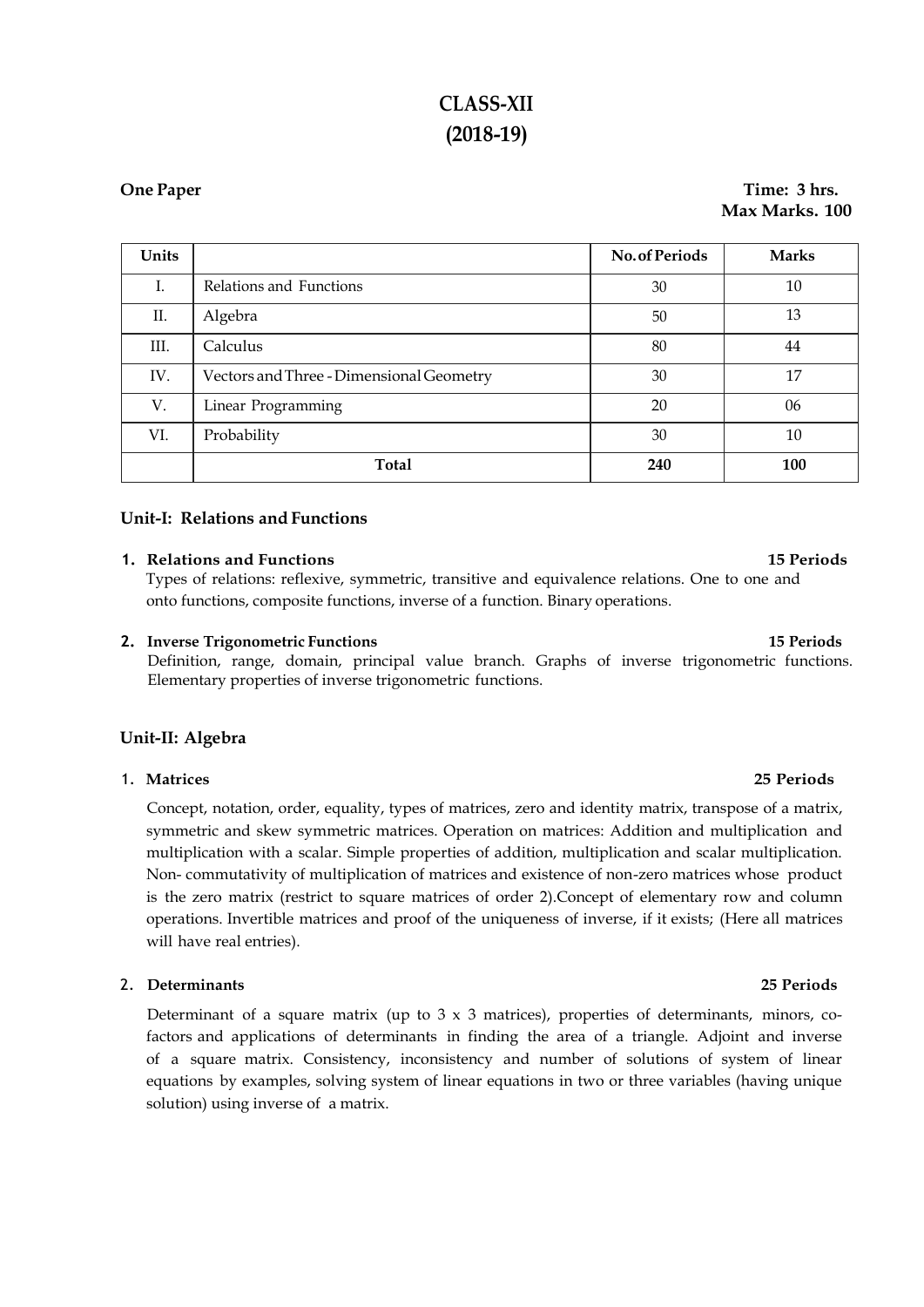## **Unit-III: Calculus**

## 1. **Continuity and Differentiability 20 Periods**

Continuity and differentiability, derivative of composite functions, chain rule, derivatives of inverse trigonometric functions, derivative of implicit functions. Concept of exponential and logarithmic functions.

Derivatives of logarithmic and exponential functions. Logarithmic differentiation, derivative of functions expressed in parametric forms. Second order derivatives. Rolle's and Lagrange's Mean Value Theorems (without proof) and their geometric interpretation.

## 2. **Applications of Derivatives 10 Periods**

Applications of derivatives: rate of change of bodies, increasing/decreasing functions, tangents and normals, use of derivatives in approximation, maxima and minima (first derivative test motivated geometrically and second derivative test given as a provable tool). Simple problems (that illustrate basic principles and understanding of the subject as well as real-life situations).

## 3. **Integrals 20 Periods**

Integration as inverse process of differentiation. Integration of a variety of functions by substitution, by partial fractions and by parts, Evaluation of simple integrals of the following types and problems based on them.

$$
\int \frac{dx}{x^2 \pm a^2}, \int \frac{dx}{\sqrt{x^2 \pm a^2}}, \int \frac{dx}{\sqrt{a^2 - x^2}}, \int \frac{dx}{ax^2 + bx + c}, \int \frac{dx}{\sqrt{ax^2 + bx + c}}
$$
\n
$$
\int \frac{px + q}{ax^2 + bx + c} dx, \int \frac{px + q}{\sqrt{ax^2 + bx + c}} dx, \int \sqrt{a^2 \pm x^2} dx, \int \sqrt{x^2 - a^2} dx
$$
\n
$$
\int \sqrt{ax^2 + bx + c} dx, \int (px + q) \sqrt{ax^2 + bx + c} dx
$$

Definite integrals as a limit of a sum, Fundamental Theorem of Calculus (without proof). Basic properties of definite integrals and evaluation of definite integrals.

## 4. **Applications of the Integrals 15 Periods**

Applications in finding the area under simple curves, especially lines, circles/ parabolas/ellipses (in standard form only), Area between any of the two above said curves (the region should be clearly identifiable).

## 5. **DifferentialEquations 15 Periods**

Definition, order and degree, general and particular solutions of a differential equation. formation of differential equation whose general solution is given. Solution of differential equations by method of separation of variables, solutions of homogeneous differential equations of first order and first degree. Solutions of linear differential equation of the type:

d  $\frac{dy}{dx} + py = q$ , where p and q are functions of x or constants. d  $\frac{dx}{dy}$  +  $px = q$ , where p and q are functions of y or constants.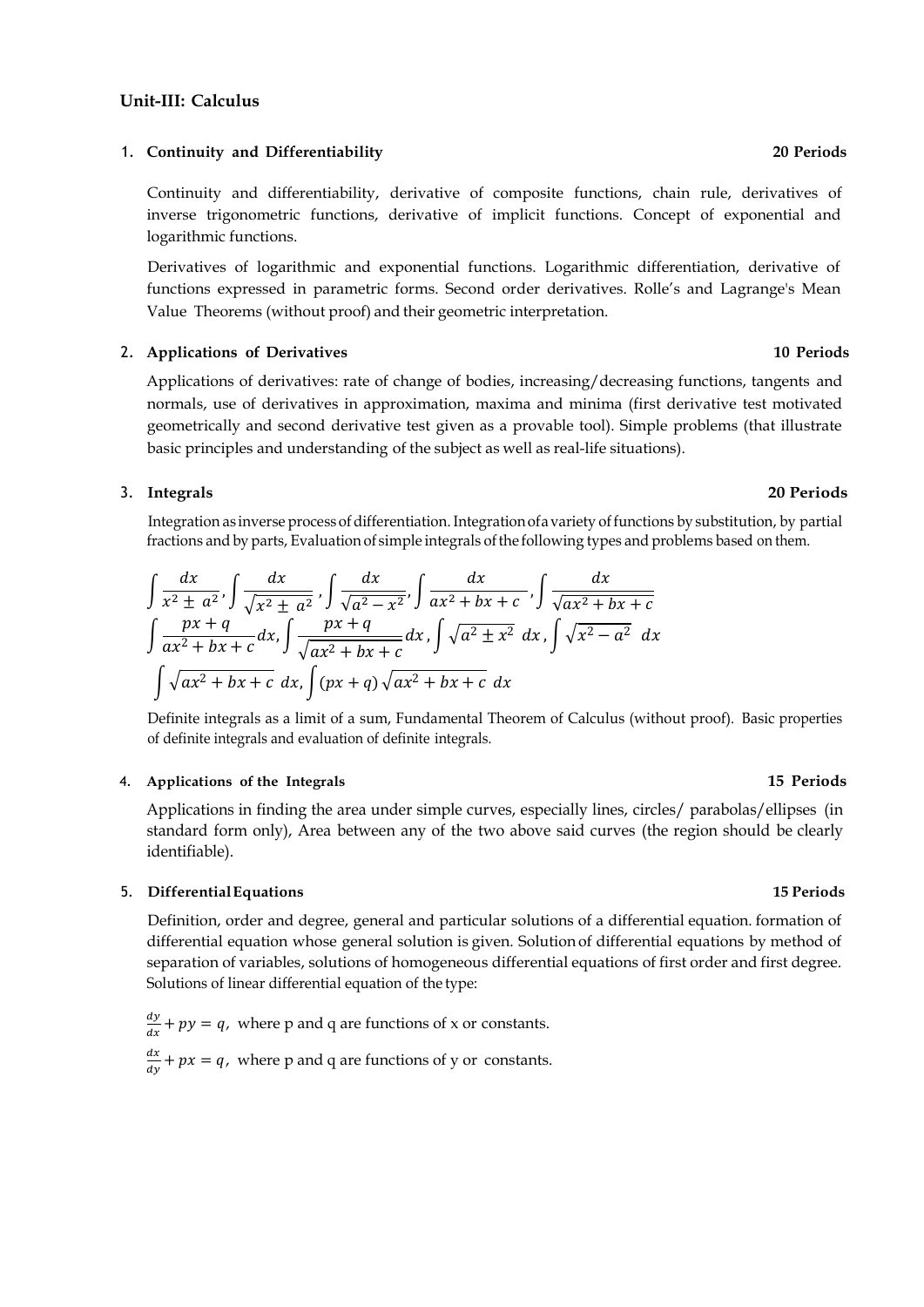## **Unit-IV: Vectors and Three-Dimensional Geometry**

## 1. **Vectors 15 Periods**

Vectors and scalars, magnitude and direction of a vector. Direction cosines and direction ratios of a vector. Types of vectors (equal, unit, zero, parallel and collinear vectors), position vector of a point, negative of a vector, components of a vector, addition of vectors, multiplication of a vector by a scalar, position vector of a point dividing a line segment in a given ratio. Definition, Geometrical Interpretation, properties and application of scalar (dot) product of vectors, vector (cross) product of vectors, scalar triple product of vectors.

## 2. **Three - dimensional Geometry 15 Periods**

Direction cosines and direction ratios of a line joining two points.Cartesian equation and vector equation of a line, coplanar and skew lines, shortest distance between two lines. Cartesian and vector equation of a plane. Angle between (i) two lines, (ii) two planes, (iii) a line and a plane. Distance of a point from a plane.

## **Unit-V: LinearProgramming**

## 1. **Linear Programming 20 Periods**

Introduction, related terminology such as constraints, objective function, optimization, different types of linear programming (L.P.) problems, mathematical formulation of L.P. problems, graphical method of solution for problems in two variables, feasible and infeasible regions (bounded or unbounded), feasible and infeasible solutions, optimal feasible solutions (up to three non-trivial constraints).

## **Unit-VI: Probability**

## 1. **Probability 30 Periods**

Conditional probability, multiplication theorem on probability, independent events, total probability, Bayes' theorem, Random variable and its probability distribution, mean and variance of random variable. Repeated independent (Bernoulli) trials and Binomial distribution.

## **Prescribed Books:**

- 1) Mathematics Textbook for Class XI, NCERTPublications
- 2) Mathematics Part I Textbook for Class XII, NCERT Publication
- 3) Mathematics Part II Textbook for Class XII, NCERT Publication
- 4) Mathematics Exemplar Problem for Class XI, Published by NCERT
- 5) Mathematics Exemplar Problem for Class XII, Published by NCERT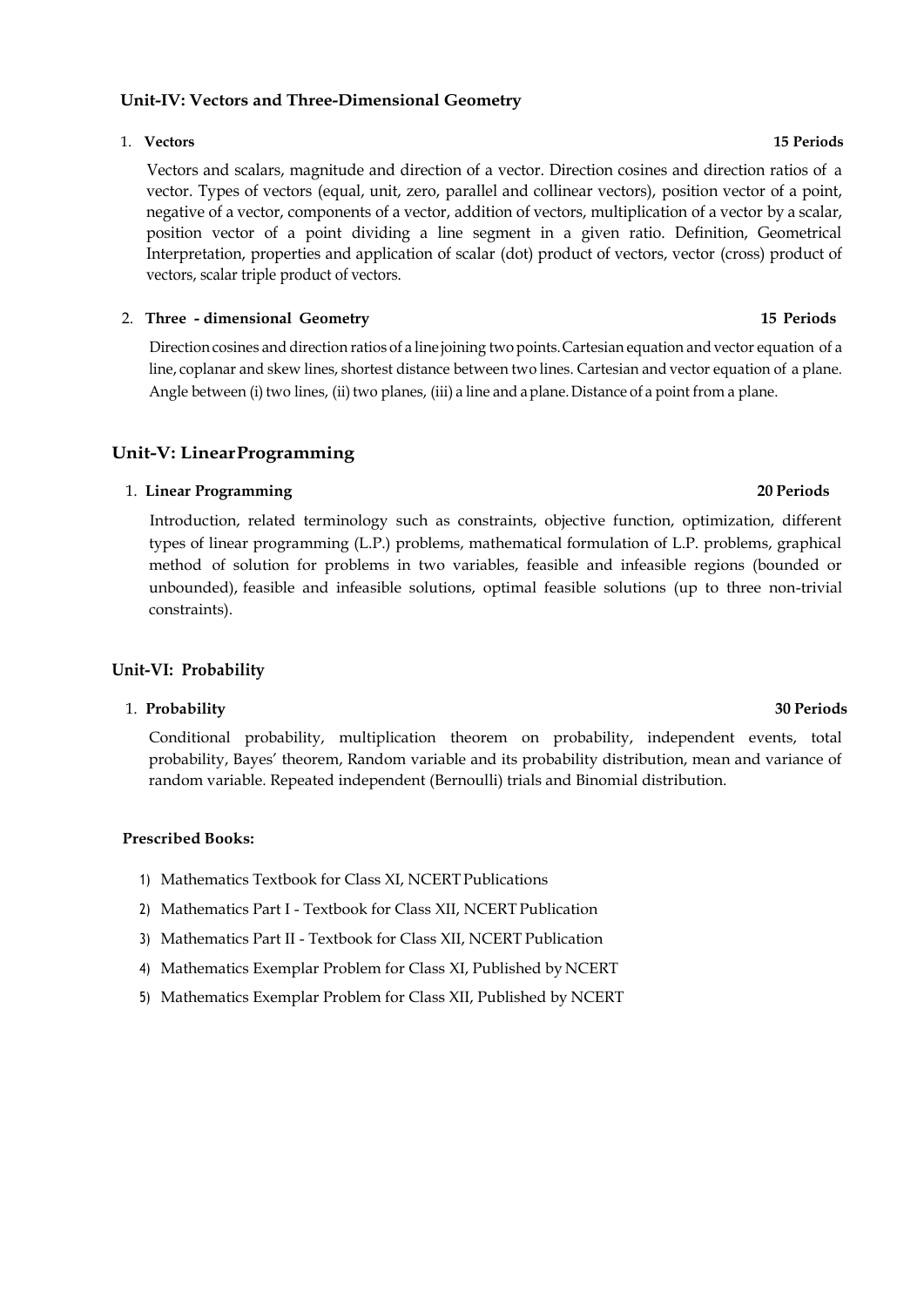# **MATHEMATICS (Code No. -041) QUESTION PAPER DESIGN CLASS - XII**

# **(2018 - 19)**

# **Time**: 3 Hours **Max. Marks**: 100

| S.<br>No.      | <b>Typology of Questions</b>                                                                                                                                                                                                                                | <b>Very Short</b><br>Answer | <b>Short</b><br>Answer | Long<br>Answer 1                     | Long<br><b>Answer II</b> | <b>Marks</b> | $\frac{0}{0}$<br>Weightage |
|----------------|-------------------------------------------------------------------------------------------------------------------------------------------------------------------------------------------------------------------------------------------------------------|-----------------------------|------------------------|--------------------------------------|--------------------------|--------------|----------------------------|
|                |                                                                                                                                                                                                                                                             | (1 Marks)                   | (2 Marks)              | (4 marks)                            | $(6 \text{ marks})$      |              |                            |
| $\mathbf{1}$   | Remembering-<br>(Knowledge based Simple<br>recall questions, to know<br>specific facts, terms,<br>concepts, principles, or<br>theories, Identify, define,<br>or recite, information)                                                                        | $\overline{2}$              | $\overline{2}$         | $\overline{2}$                       | $\mathbf{1}$             | 20           | 20%                        |
| $\overline{2}$ | Understanding-<br>(Comprehension -to be<br>familiar with meaning and<br>to understand<br>conceptually, interpret,<br>compare, contrast,<br>explain, paraphrase<br>information)                                                                              | $\mathbf{1}$                | $\overline{3}$         | $\overline{4}$                       | $\overline{2}$           | 35           | $35\%$                     |
| $\mathfrak{Z}$ | <b>Application</b> (Use abstract<br>information in concrete<br>situation, to apply<br>knowledge to new<br>situations, Use given<br>content to interpret a<br>situation, provide an<br>example, or solve a<br>problem)                                       | $\mathbf{1}$                |                        | $\overline{3}$                       | $\overline{2}$           | 25           | 25%                        |
| $\overline{4}$ | <b>High Order Thinking</b><br>Skills (Analysis &<br>Synthesis-Classify,<br>compare, contrast, or<br>differentiate between<br>different pieces of<br>information, Organize<br>and/or integrate unique<br>pieces of information from<br>a variety of sources) |                             | $\mathfrak{Z}$         | 1                                    |                          | 10           | 10%                        |
| 5              | Evaluation<br>(Appraise,<br>judge, and/or justify the<br>value or worth of a<br>decision or outcome, or to<br>predict outcomes based on<br>values)                                                                                                          | $\blacksquare$              | -                      | $\mathbf{1}$                         | $\mathbf{1}$             | 10           | $10\%$                     |
|                | <b>TOTAL</b>                                                                                                                                                                                                                                                | $1 \times 4 = 4$            | $2 \times 8 = 16$      | $4 \times 11 = 44$ $6 \times 6 = 36$ |                          | 100          | 100%                       |